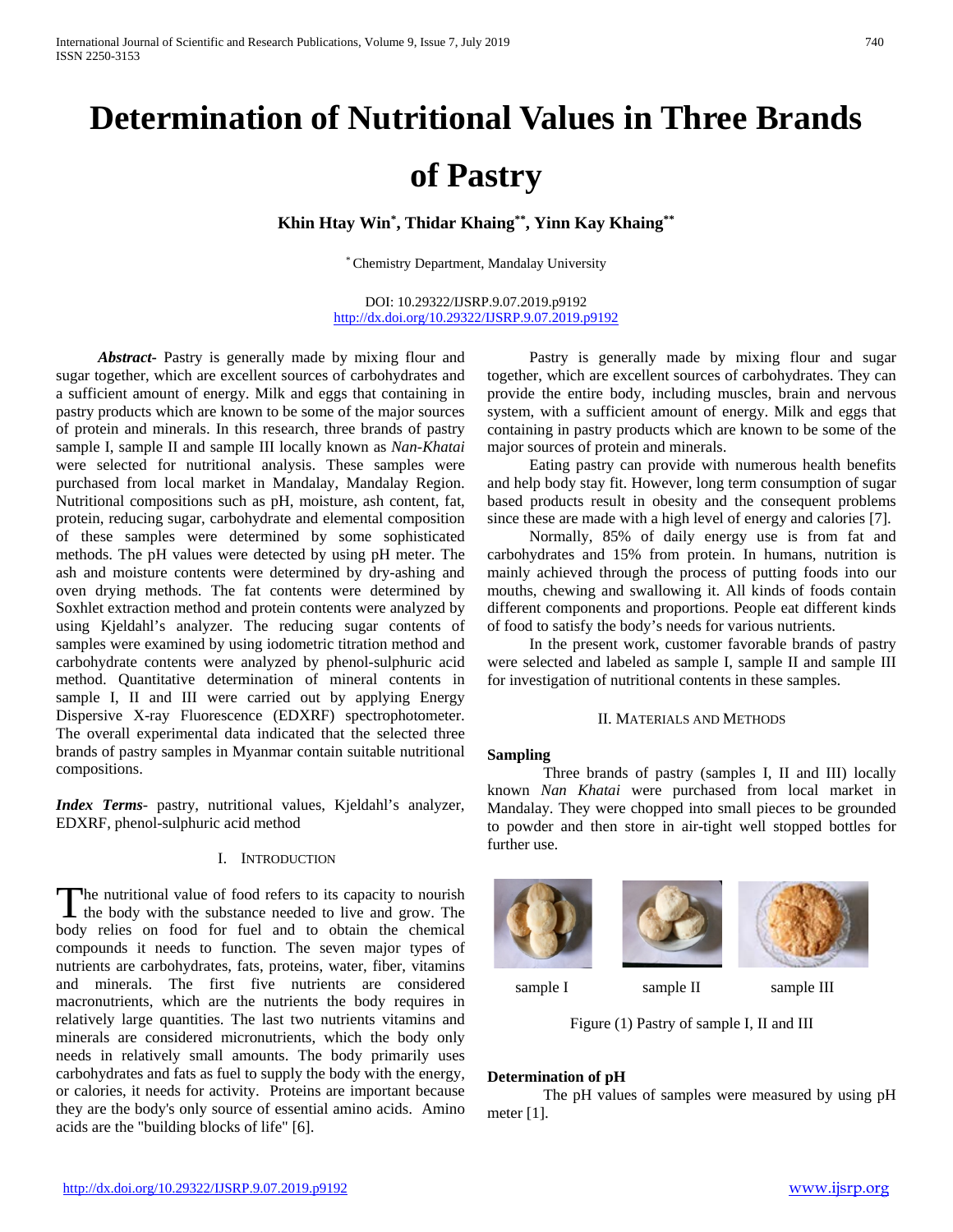## **Moisture Content**

5 g of sample was accurately weighed and then dried in an oven for about 2 hr at 101°C. It was then removed from the oven and cooled in a desiccators at room temperature and weight. The procedure was repeated until the constant weight was obtained [3].

#### **Ash Content**

The sample 5 g was weight and placed in a preheated cooled and weighed the crucible. The crucible was heated carefully in the furnace at 525°C for 4 hours burned off without flaming or until all the carbon was eliminated. When the materials are converted to white ash powder, the crucible was cooled at room temperature in a desiccators and weighed again. To obtain a constant weight, the heating, cooling and weighing were repeated [1].

#### **Fat Content**

Fat contents were determined by using the Soxhlet extraction method.

50 g of sample accurately weighed was introduced into a thimble and a piece of cotton wool was placed the open end of the thimble. The thimble containing sample was then placed in a soxhlet apparatus. Then the apparatus was fixed with 500 mL round-bottomed flask containing 350 mL petroleum ether (b.p 40-60 C). The extraction flask was heated on the water bath for 8 hours at the boiling point of petroleum ether. After the extraction was completed, most of the ether extract was distilled off. The content in the flask were carefully transferred to a weight specimen tube. The remaining ether in the specimen tube was vapourized until constant weight was obtained [2].

#### **Protein Content**

1 g of sample was weighted and placed in the Kjeldahl's digesting flask. 5 g of  $K_2SO_4+(0.5g)CuSO_4.5H_2O$  and 10 mL of 98% sulphuric acid and 10 mL of distilled water were added into it in such a way as to wash solid adhering to the neck. The flask was shaken until the contents were thoroughly mixed and it was heated till the mixture became colorless.

The digestion was continued for half an hour to make sure that all nitrogen in the sample was converted to ammonium sulphate. Then it was allowed to cool.

The Kjeldahl's distillation apparatus was setup, taking care that the tip of the condenser extended below the surface of the 4% boric acid solution 50 mL in the receiver. The digested solution was poured into the flask together with 50 mL of 40% sodium hydroxide to make mixture strongly alkaline. The sample is distilled until 100 mL of distillate are collected in 50 mL of 4% boric acid. The evolved ammonia was distilled off.

Add 2-3 drops methyl red indicator to the conical flask containing boric acid and titrate it with 0.1MHCL until a faint pink color is obtained. A blank determination was carried out without sample using the reagents as in the case of sample. The nitrogen content of sample can be calculated by using following formula [1].

Nitrogen (%) = 
$$
\frac{(V_s - V_B) \times M \times 14.01}{W \times 10}
$$

Where,

|        | $\rm V_{S}$ | $=$ | the volume of acid used in the test       |
|--------|-------------|-----|-------------------------------------------|
|        | $V_B$       | $=$ | the volume of acid used in the blank      |
|        | M           | $=$ | the concentration of acid used            |
|        |             |     | $14.01 =$ atomic weight of N              |
|        | W           | $=$ | the weight of sample,                     |
|        | 10          | $=$ | Factor to convert mg/g to $%$             |
|        | F           | $=$ | Factor to convert N to protein            |
|        |             |     | Protein $(\%)$ = Nitrogen $\times$ 6.25   |
| Where. |             |     |                                           |
|        |             |     | a factor of protein – Nitrogen conversion |

## **Carbohydratte Contents**

The water soluble carbohydrate was determined by phenol-sulphuric acid colorimetric method in terms of glucose.

0.1 g of sample powder was dissolved in 100 mL of hot water and shaken for ten minutes. 1 mL of this solution was then diluted to 10 mL with water and this solution was taken as the sample extract.

100 mg (0.1g) of hydrated glucose was exactly weighted and dissolved in 100 mL of distilled water. 1,2,4,6,8 and 10 mL of these solutions were drawn out and put in each 100 mL volumetric flask and dilute to the mark with distilled water. These solutions contained 10, 20, 40, 60, 80 and 100 µg of glucose per ml respectively.

1 mL of sample solution and six standard sugar solutions containing 10, 20, 40, 60, 80 and 100 µg of glucose per mL were put in each test tube. 1mL of 2% phenol solution was also added to each test tube and mixed. A blank also prepared with 1 mL of distilled water instead of sugar solution. 5 mL of 96% sulphuric acid was again added to each tube so that the stream hit the liquid surface directly to produce good mixing. Each test tube was agitated during the addition of acid.

After ten minutes, the tube was shaken and placed in water bath at 25- 30°C for twenty minutes. The yellow orange color was stable for several hours. Absorbance was measured at 490 nm using UV- visible spectrophotometer.

 A standard curve was plotted by the absorbance of the standard solution against the concentration in µg per mL. Using this standard curve, the concentration of glucose in the sample was calculated [4].

## **Sugar Contents in Pastry**

## **Determination of Concentration of Iodine Solution**

10 mL of glucose solution was taken in conical flask and 20 mL of 0.05 M iodine solution and 45 mL of 0.1 M sodium hydroxide solution were added into the flask. The flask was closed and left in the dark place for 15 minutes. Then, 6 mL of 1 M hydrochloric acid was added and titrated with 0.05 M sodium thiosulphate solution. When the liquid became straw color, 1 mL of starch solution was added. The liquid became dark blue color again and titrated until the colorless content was obtained. From the experimental data, the concentration of iodine solution can be calculated.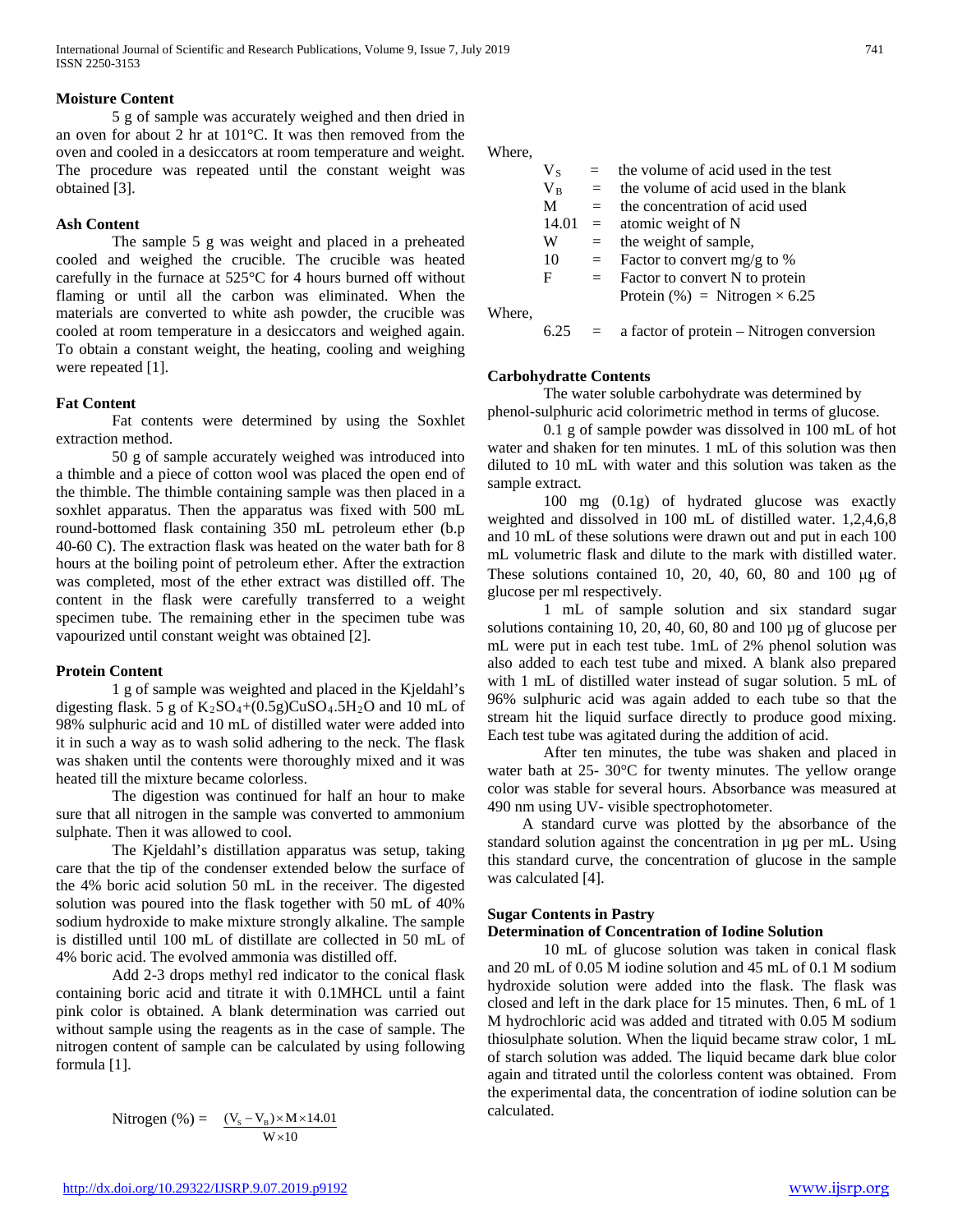

color

Figure (2) Determination of Iodine Concentration

# **Determination of Sugar Content in Samples**

color

10 mL of sample solution was taken in conical flask and 20 mL of 0.05 M iodine solution and 45 mL of 0.1 M sodium hydroxide solution were added into the flask. The flask was closed and left in the dark place for 15 minutes. Then, 6 mL of 1 M hydrochloric acid was added and titrated with 0.05 M sodium thiosulphate solution. When the liquid became straw color, 1 mL of starch solution was added. The liquid became dark blue color again and titrated until the colorless content was obtained. From the experimental data, sugar content in sample can be calculated [5].

## **Mineral Content**

color

Mineral contents were measured by applying EDXRF (Energy Dispersive X-Ray Fluorescence) spectroscopy.

## III. RESULTS AND DISCUSSION

The results of nutritional composition of three samples were shown in Table 1, 2, 3, 4, 5 and 6.

# **Table 1. Results of pH samples**

| Nutritional<br><b>Parameters</b> |     | Sample-I       |     | Sample-II   | Sample-III |               |
|----------------------------------|-----|----------------|-----|-------------|------------|---------------|
|                                  | 6.7 |                | 6.6 |             | 6.9        |               |
| pH                               | 6.9 | $6.8 \pm 0.12$ | 6.8 | $6.6 + 0.2$ | 6.7        | $6.7 \pm 0.2$ |
|                                  | 6.7 |                | 6.4 |             | 6.5        |               |

## **Table 2. Results of Moisture Content and Ash Content**

| Nutritional<br>Parameters | Sample-I |                |     | Sample-II      | Sample-III |                |  |
|---------------------------|----------|----------------|-----|----------------|------------|----------------|--|
|                           | 8.4      |                | 8.5 |                | 6.4        |                |  |
| Moisture<br>(% )          | 8.7      | $8.4 \pm 0.25$ | 8.7 | $8.5 \pm 0.7$  | 6.7        | $6.5 \pm 0.16$ |  |
|                           | 8.2      |                | 8.3 |                | 6.5        |                |  |
| Ash $(\%)$                | 5.0      | $4.9 \pm 0.1$  | 4.6 | $4.7 \pm 0.14$ | 3.6        | $3.6 \pm 0.15$ |  |

| <b>Table 3. Results of Fat Content of Samples</b> |  |  |  |
|---------------------------------------------------|--|--|--|
|                                                   |  |  |  |

| Nutritional<br>Parameters |      | Sample-I       |      | Sample-II                   | Sample-III |                 |
|---------------------------|------|----------------|------|-----------------------------|------------|-----------------|
|                           | 23.0 |                | 23.6 |                             | 21.2       |                 |
| Fat $(\% )$               | 23.2 | $23.1 \pm 0.1$ |      | $23.8$ $23.6 \pm 0.16$ 21.5 |            | $21.4 \pm 0.16$ |
|                           | 23.1 |                | 23.5 |                             | 21.4       |                 |

4.9 4.9 3.9

# **Table 4. Results of Protein of Samples**

| Nutritional<br>Parameters | Sample-I |                |     | Sample-II     | Sample-III |               |  |
|---------------------------|----------|----------------|-----|---------------|------------|---------------|--|
|                           | 9.2      |                | 9.3 |               | 9.9        |               |  |
| Protein (%)               | 9.5      | $9.3 \pm 0.25$ | 9.5 | $9.5 \pm 0.2$ | 9.7        | $9.7 \pm 0.2$ |  |
|                           | 9.3      |                | 9.7 |               | 9.5        |               |  |

# **Table 5. Results of Carbohydrate Content of Samples**

| Nutritional<br>Parameters |      | Sample-I       |      | Sample-II | Sample-III |                                 |  |
|---------------------------|------|----------------|------|-----------|------------|---------------------------------|--|
|                           | 35.0 |                | 35.3 |           | 30.33      |                                 |  |
| Carbo-<br>hydrate<br>(%)  | 35.3 | $35.0 \pm 0.2$ |      |           |            | 35.1 33.3±0.25 30.32 30.32±0.25 |  |
|                           | 35.1 |                | 35.2 |           | 30.31      |                                 |  |

# **Table 6. Results of Sugar Content of Samples**

| <b>Nutritional</b><br><b>Parameters</b> |      | Sample-I                            |      | Sample-II | Sample-III |                |
|-----------------------------------------|------|-------------------------------------|------|-----------|------------|----------------|
|                                         | 28.0 |                                     | 24.0 |           | 26.0       |                |
| Reducing<br>sugar<br>( %)               | 27.9 | $27.9 \pm 0.16$ 24.2 24.1 $\pm 0.1$ |      |           | 25.9       | $25.9 \pm 0.1$ |
|                                         | 27.7 |                                     | 24.1 |           | 25.8       |                |

## **Table (7) Result for Comparison of Relative Abundance of Elemental Contents in Samples I, II and III**

| Mineral     | Si<br>(% ) | S<br>(%) | P<br>(%) | K<br>(% ) | Ca<br>(% ) | Cu<br>(% ) | Fe<br>(% ) | Mn<br>(% ) |
|-------------|------------|----------|----------|-----------|------------|------------|------------|------------|
| Sample      | 0.120      | 0.069    | 0.053    | 0.049     | 0.009      | 0.001      | 0.001      | ND         |
| Sample<br>Н | 0.097      | 0.070    | 0.045    | 0.051     | 0.023      | 0.001      | 0.001      | 0.001      |
| Sample<br>Ш | 0.112      | 0.083    | 0.134    | 0.055     | 0.022      | 0.001      | 0.001      | ND         |

According to the EDXRF results, the samples contained silicon, sulfur, phosphorous and potassium are significant amount than the others. The presence of heavy toxic metals was